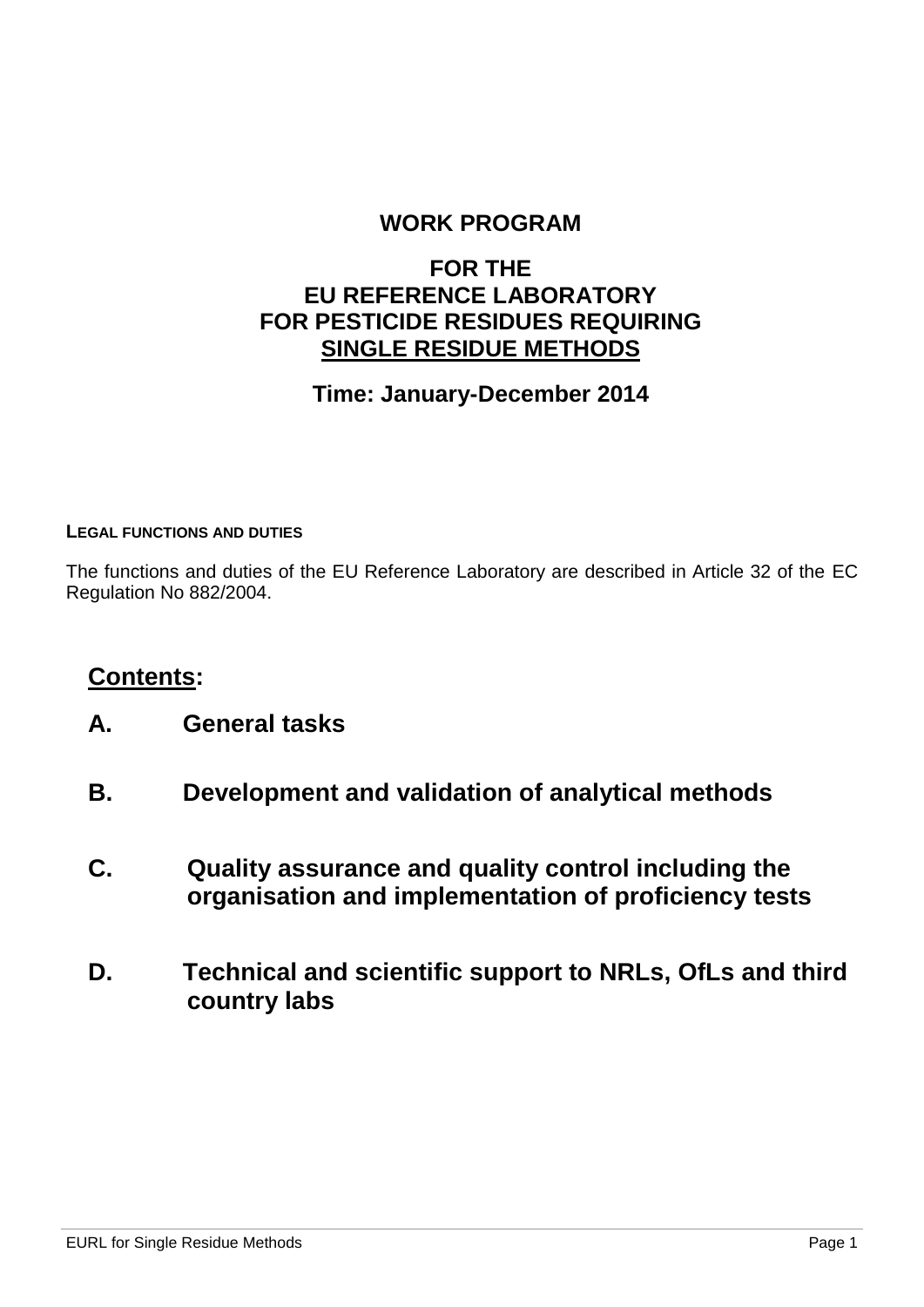## **A. General Tasks**

## A.1 **EURL coordination meetings**

**Tasks:** Inter-EURL-meetings, in some cases in presence of DG-SANCO representatives, will be carried out with the aim to discuss, plan, coordinate or evaluate EURL-activities such as the preparation of work programs, EUPTs or web-applications. In certain cases online-meetings or tele-conferences will be carried out. Date and place of these meetings will be decided later.

#### A.2 **Compilation of annual financial and technical reports and evaluation of PI-table for 2013**

**Task:** see title

#### A.3 **Preparation of work program and PI-table for 2015**

**Task:** see title

#### A.4 **Cooperation with International Organizations**

**Task:** Cooperation with Int. organizations such as the Codex Committee on Pesticide Residues (CCPR), CEN, FAO/IAEA will continue as far as requested. If requested by DG-SANCO, documents will be revised or missions to attend meetings will be conducted.

# A.5 **EURL Web-Services: upgrading, maintenance, programming (***HORIZONTAL* **task on behalf of and for the benefit of all 4 EURLs)**

**Tasks/Period/Deliverables:** see sub-topics below

#### A.5.1 **Joint EURL-Website**

**Background:** The Joint EURL-Website of the four pesticide EURLs [\(www.eurl-pesticides.eu\)](http://www.eurl-pesticides.eu/) was established by the EURL-SRM as a horizontal task and aims to facilitate the dissemination of information to NRLs and OfLs in an efficient, timely and transparent way. It consists of a joint portal-website that is administered by the EURL-SRM as well as by 4 individual websites that are administered by the 4 respective EURLs.

**Tasks:** In 2014 the joint portal-website and the individual web-sites of the EURLs will be further upgraded, gradually filled with new information and existing links, overview-sites as well as documents will be updated. Missing features will be gradually implemented considering the needs and suggestions by DG-SANCO the 4 EURLs and the lab-Network. The editor-program, which was implemented in 2007 to enable the EURLs to maintain their individual web-sites, will be replaced by an up-to-date editor with more functions and better user friendliness.

## A.5.2 **EURL DataPool**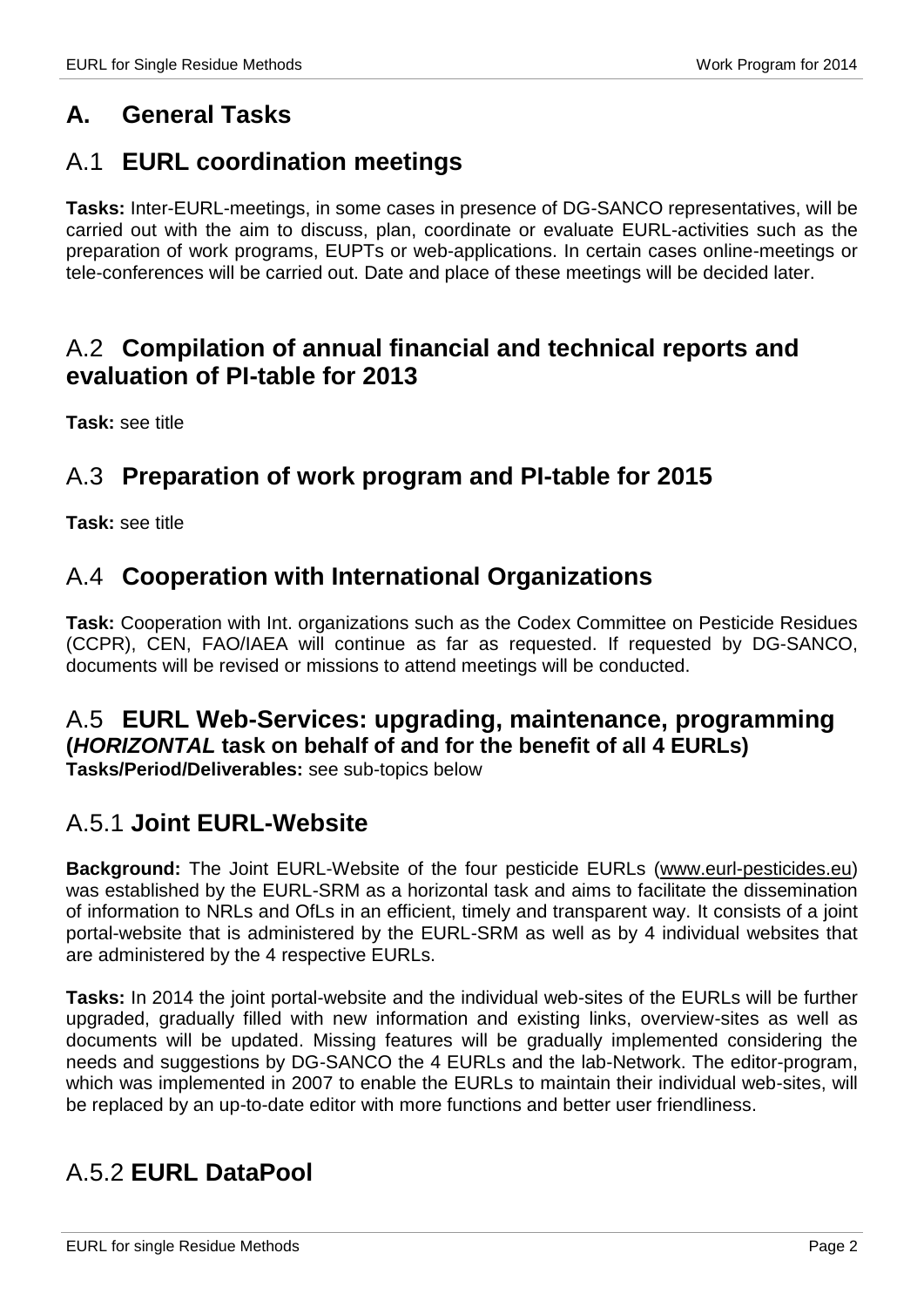**Background:** An "**EURL DataPool**" entailing numerous databases with information of practical interest to the network-laboratories has been installed and expanded within the frame of the previous work programs [\(www.eurl-pesticides-datapool.eu\)](http://www.eurl-pesticides-datapool.eu/). The EURL-DataPool is administered by the EURL-SRM as a horizontal activity and aims to facilitate the conservation of knowledge and to offer COM, EURLs, NRLs and OfLs fast access to valuable information that can be used to assist decision-making and strategic planning. For more background concerning the individual databases see Annex I.

**Tasks:** see table below

|  |  | List of databases within the EURL-DataPool |
|--|--|--------------------------------------------|
|--|--|--------------------------------------------|

| Code  | Database/Website          | Task                                                                                                         |
|-------|---------------------------|--------------------------------------------------------------------------------------------------------------|
| 5.2   | <b>EURL DataPool</b>      | Transfer of DBs (see below) from www.eurl-pesticides-datapool.eu to www.eurl-pesticides-test.eu (based on    |
|       |                           | the state-of-the-art .NET 4.0-Framework). This activity involves extensive redesign and programming of       |
|       |                           | databases and web-applications.                                                                              |
| 5.2.1 | Method Validation         | See 5.2 plus data collection for various methods (e.g. QuEChERS, QuPPe, QuOil, SweEt) and its import         |
|       | DB                        | into the DB                                                                                                  |
| 5.2.2 | <b>Analytical Methods</b> | See 5.2 plus data collection for various methods and its import into the DB                                  |
|       | DB                        |                                                                                                              |
| 5.2.3 | Pesticides DB             | See 5.2 and generation + collection of further data on pesticides and import into the DB. This includes      |
|       |                           | recovery data from and exact GC-MS/MS masses to be submitted by the EURL-FV and EURL-CF.                     |
| 5.2.4 | Stability of              | Collection of more stability data on pesticides/metabolites and import into DB                               |
|       | Compounds DB              |                                                                                                              |
| 5.2.5 | Pesticide                 | See 5.2 plus data collection and import into the DB                                                          |
|       | Authorizations DB         |                                                                                                              |
| 5.2.6 | Commodities DB            | See 5.2 plus data collection and import into the DB                                                          |
| 5.2.7 | Lab-Network DB            | See 5.2 plus permanent updates of lab-specific information (lab contact data, lab-functions, fields of work, |
|       |                           | contact persons, instrumentation available, etc.)                                                            |
| 5.2.8 | EUPT-Archive DB           | Import of EUPT-data (FV15; CF7; AO8; SRM8) into the DB;                                                      |
|       |                           | Design and programming of new online views for EURLs and NRLs allowing them to view the EUPT results         |
|       |                           | of the labs within their network                                                                             |
| 5.2.9 | <b>MRL Residue</b>        | - Updating of EU and Codex MRL residue definitions;                                                          |
|       | Definitions DB            | - Updating of conversion factors within DB                                                                   |

## **B. Development and Validation of Analytical Methods**

## B.1 **Quick Polar Pesticides Method (QuPPe Method)**

**Background:** The EURL-SRM has developed a method for the simultaneous analysis of several highly polar pesticides not amenable to multiresidue procedures. The method, which is employed by various OfLs involves a common extraction followed by LC-MS/MS analysis.

**Task:** Further method development activities will be conducted with the aim to expand, where possible, the scope of the method by additional highly polar pesticides and metabolites such as cyanuric acid, melamine, N-Acetylglyphosate, bialaphos. Further research will be done with aim to improve chromatographic behavior for some compounds already in the method or accommodate more compounds within the same LC-runs. Alternative LC-separation approaches will be tested. Activities to pursue CEN method standardization will continue.

## B.2 **Solutions for pesticides requiring modified MRMs**

**Background:** Several pesticides and legally relevant metabolites are known to pose problems in analysis and are thus considered "difficult" or non-amenable to multiresidue methods. In many cases analysis is possible following certain modifications of traditional multiresidue methods. Such modifications may entail adjustment of pH or addition of chemicals to prevent degradation or improve extractability, temperature control, special measurement conditions or cleavage reactions to release conjugates etc..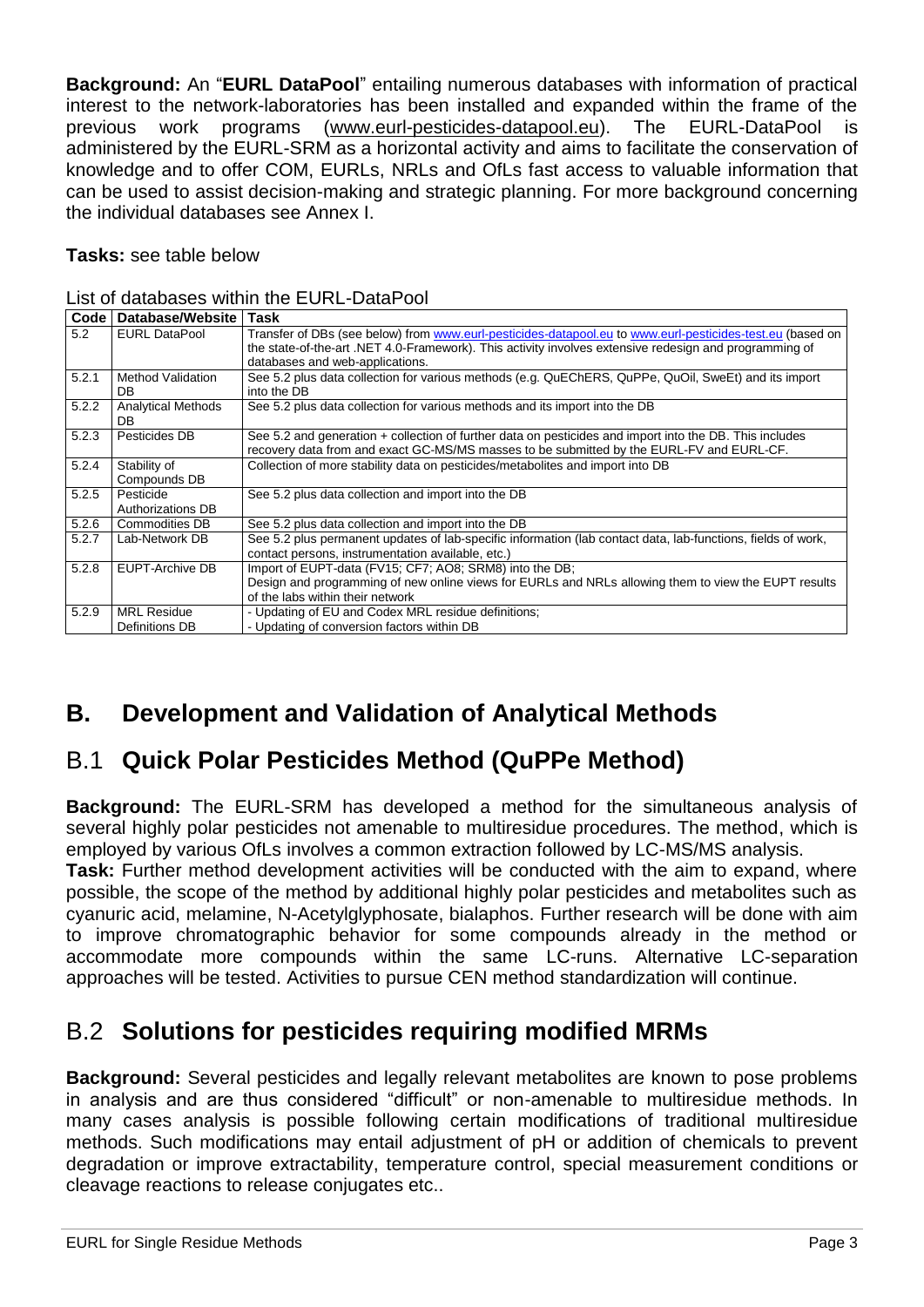**Task:** Studies will be conducted to improve the analysis of pyridate and its metabolite pyridafol in commodities of plant origin as well as ethoxyquin in commodities of plant and animal origin considering its metabolites as far as they are available.

*1)Note/disclaimer:* This activity may be shifted to 2015 in case of insufficient budget

### B.3 **Studies on the analysis of triazole metabolites in fruits and vegetables**

**Background:** Triazole-pesticides are one of the largest groups of pesticides entailing more than 30 compounds. These pesticides have in common that they can metabolize to the following 1,2,4-triazole derivatives :1,2,4-Triazole (T), triazole alanine (TA), triazolyl acetic acid (TAA) and triazolyl lactic acid (TLA, standard not yet available). These metabolites are of high interest for risk assessment and EFSA repeatedly requested their inclusion in the EU-multiannual Control Program (MACP). Their analysis is however extremely difficult due to their high polarity and the very low molecular weight. Previous experiments by the EURL-SRM have resulted in preliminary methods with too high LOQs.

**Task:** The EURL-SRM will perform further experiments to develop a method allowing the analysis of triazole metabolites at lower LOQs. In case of success several samples will be analyzed to check for residues. A new mass-separation technology based on ion-mobility mechanisms will be implemented.

#### **B.4 Experiments to be conducted within the frame of the "Art 12" activity**

**Background:** One of the highest priorities of DG-SANCO is the re-evaluation of MRLs and residue definitions within the frame of Art.10 and 12 of Reg. 396/2005. In 2014 the EURLs will be frequently consulted to evaluate pesticides under review in order to express their views as regards LOQs and residue definitions. Circa 50 pesticides will be expectedly reviewed in 2014 by EFSA. In cases where analytical data is not sufficient or not available it has to be generated as far as practicable. Where residue definitions contain metabolites these are in most cases SRM-pesticides thus falling within the responsibility of the EURL-SRM. Where no standards of pesticides or metabolites are available they have to be requested from pesticide companies.

**Task:** The EURL-SRM will order missing analytical standards of pesticides and metabolites and in a few **selected** cases conduct experiments to check their analytical behavior, the MRM amenability and the chromatographic behavior, perform basic validation experiments and determine the achievable LOQs always taking into account the proposed residue definition and the capabilities of OfLs.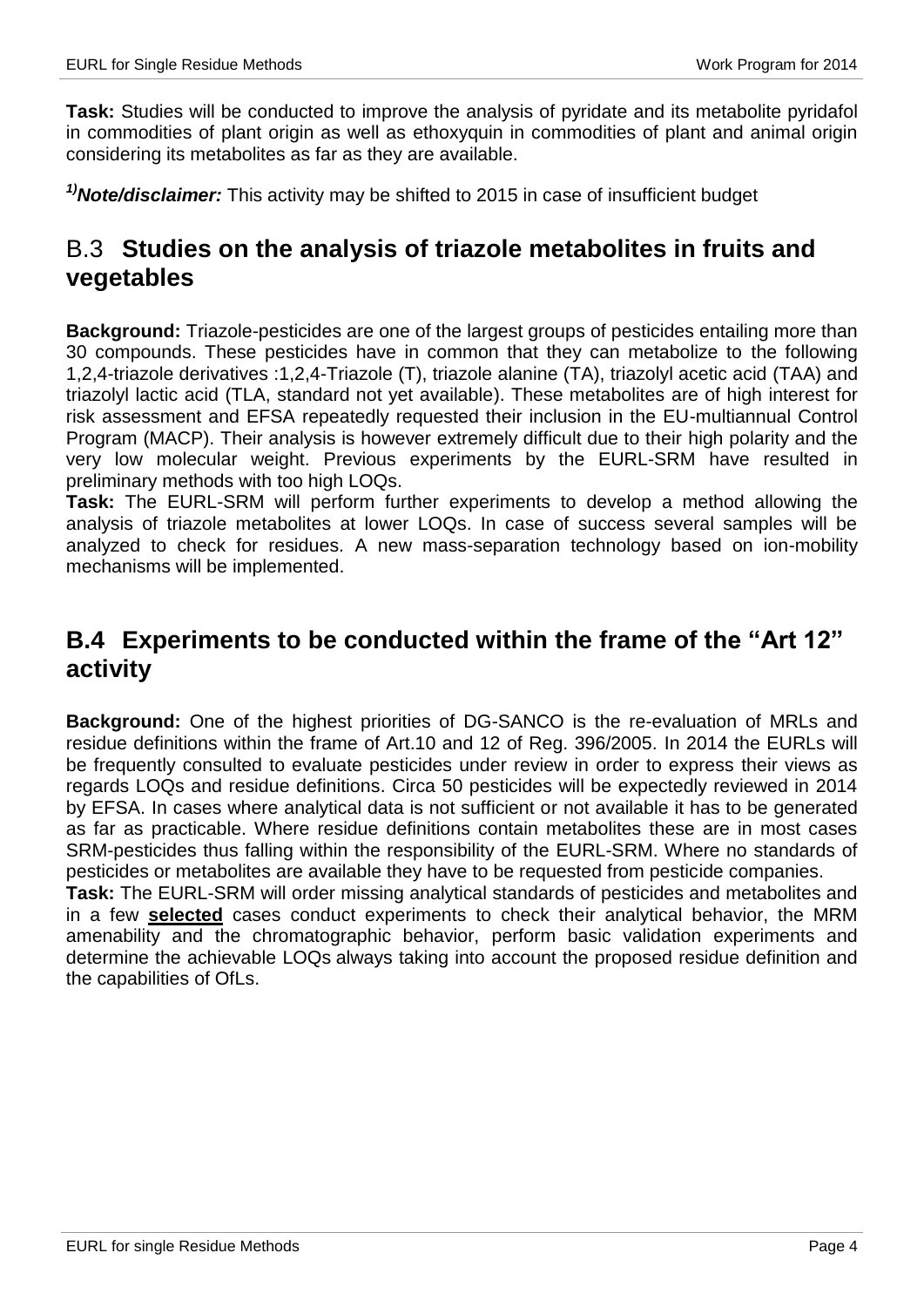#### Estimated man-days for activity B.4:

|                                            | <b>Expected</b>       | Lab activities involved |             |                  |                                 |                        |
|--------------------------------------------|-----------------------|-------------------------|-------------|------------------|---------------------------------|------------------------|
| Type of Compounds                          | number<br>selected of | <b>NONE</b>             | <b>SOME</b> | <b>EXTENSIVE</b> | <b>VERY</b><br><b>EXTENSIVE</b> | <b>Sum</b><br>(Working |
| Estimated man-days for 10 compounds        | compounds             | 0                       | 15          | 25               | 40                              | days)                  |
| requiring NO Lab Activities                |                       |                         |             |                  |                                 | 0                      |
| requiring SOME Lab Activities*             | 10                    |                         | 15          |                  |                                 | 15                     |
| requiring EXTENSIVE Lab Activities**       |                       |                         |             | 7,5              |                                 | 7,5                    |
| requiring VERY EXTENSIVE Lab Activities*** |                       |                         |             |                  | 0                               | 0                      |
|                                            |                       |                         |             |                  | <b>SUM</b>                      | 22,5                   |

\* e.g. for analytes requiring minor modifications of MRM-methods with few matrix groups being involved

\*\* e.g. for analytes requiring minor modifications of MRM-methods with many matrix groups being involved OR non-MRM-

amenable analytes (parent or metabolites) with few matrix groups being involved

\*\*\* e.g. for non-MRM-amenable analytes (parent or metabolites) with many matrix groups being involved

# **C. QA/QC (Quality Assurance and Quality Control)**

## C.1 EU Proficiency Test SRM 9

**Task:** A proficiency test covering single residue methods (SRM) will be performed. The intention is to use a commodity of animal origin such as Egg-homogenate or Milk as commodity. In this case the PT will be conducted in collaboration with the EURL-AO. Considering all relevant aspects such as the analytical capacity and interest of the NRLs and OfLs as well as any modifications within the EU-coordinated control program and following consultation with DG-SANCO the commodity might have to be changed.

All relevant documents and instructions will be distributed to the participants through the EURL website. Participant registration and data collection will be conducted using an online tool. Each participant will receive a detailed printed and electronic report summarizing the PT-scope, results, data treatment and additional information of the methods employed by the participants.

Prior, during and after the EUPT, the EURL-SRM will furthermore address any PT-related requests of participating labs. Underperforming NRLs will be directly assisted and at request provided with information regarding underperforming OfLs within their network.

Certain tasks associated with the EUPT-SRM9 will or may be subcontracted to other parties e.g. purchase and preparation of test material, standards, shipping material and dry ice. Printing and shipping of the final report.

## C.2 Preparation of a list showing which labs are obliged to participate in EUPTs in 2014 (horizontal task for the benefit of all 4 EURLs)

**Task:** based on the information provided by the NRLs concerning the commodity scope covered by each lab within its network a comprehensive list of all labs obliged to participate in pesticide-related EUPTs in 2014 will be published. The pesticide scope of the labs will not be taken into account in this list. This list will be distributed to all NRLs which are responsible to check its correctness/completeness and report any errors. Prior to generating this list the labs will be asked to update their commodity-scope profiles within the EURL-DataPool.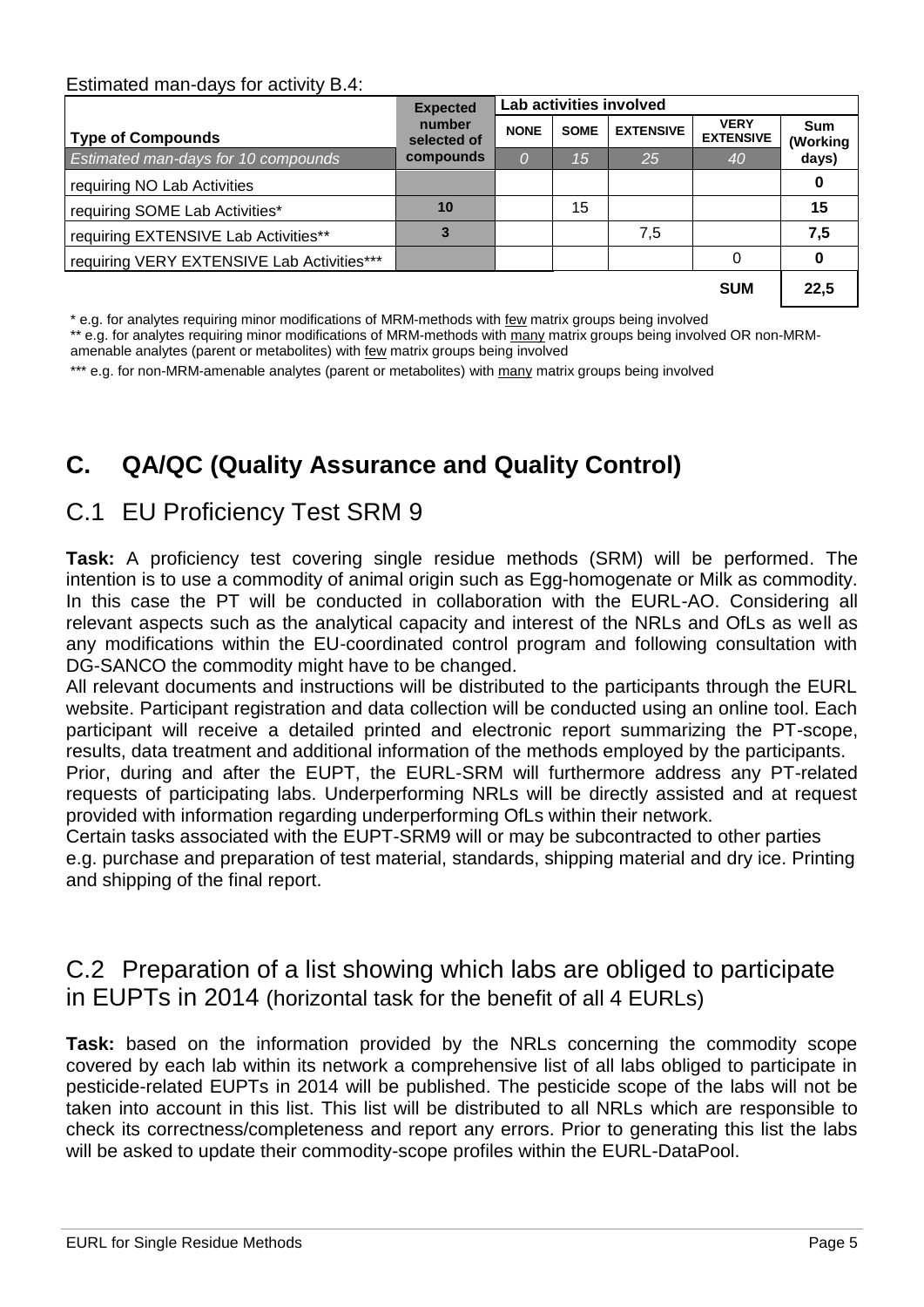### C.3 Attend joint meeting to discuss and evaluate EUPT results

**Task:** Minutes of the meeting by December 2014, Updated version of the General EUPT Protocol by Q4 2014

#### C.4 Establish criteria to assess PT-underperformance and overall PTperformance (HORIZONTAL ACTIVITY)

**Background:** EUPTs are a very valuable tool to assess the performance of laboratories in pesticide residue analysis. In the case of individual PT-results underperformance is well defined as it is reflected by the absolute z-score. When looking at multiple results generated within one PT or throughout many PTs, suitable underperformance criteria are yet to be set considering both analytical results and scope. In case of underperformance corrective and follow-up actions are indicated. In certain cases training courses of NRLs may be indicated for the future to address common sources of errors.

**Task:** In cooperation with the other three EURLs the criteria to evaluate whether a laboratory was underperforming in EUPTs will be further revised.

## C.5 Update the "SRM-Pinboard" and promote concept of subcontracting analyses within the Lab-Network

**Background:** Within the frame of official controls, SRM analytes are less frequently analyzed compared to MRM analytes. OfLs often complain that limitations in the available resources prevent them of establishing suitable methods for the analysis of SRM-analytes or applying such methods in case they are established. Lab-cooperation and subcontracting of analyses will help to reduce the overall number of labs that will have to establish or apply SRMs thus improving overall efficiency and frequency of analysis of SRM compounds.

**Task:** Following the established performance criteria, a list of laboratories considered as proficient for the analysis of individual SRM-compounds will be established ("SRM-Pinboard" = Pool of Proficient SRM-Labs). This list will be updated as new PT results become officially available or whenever a lab wishes to enter the list or change its status. The updated list will be published in the EURL-portal.

## **D. Technical and scientific support to DG-SANCO, NRLs, OfLs and third country labs**

The technical support to DG-SANCO and to EFSA (on behalf of DG-SANCO) is of high priority to the EURL-SRM and is among others accomplished through e-mail communication, participation in meetings, revision of documents, and drafting of opinions. NRLs, OfLs and third country labs are technically supported through EURL-Web-Portal (A.5.1) and the EURL-Datapool (A.5.2). Further assistance is also provided via personal communication, presentations in conferences, workshops and trainings (see D.2 - D.4). The comprehensive Lab-Network-DB further contributes in strengthening the network (see A.5.2).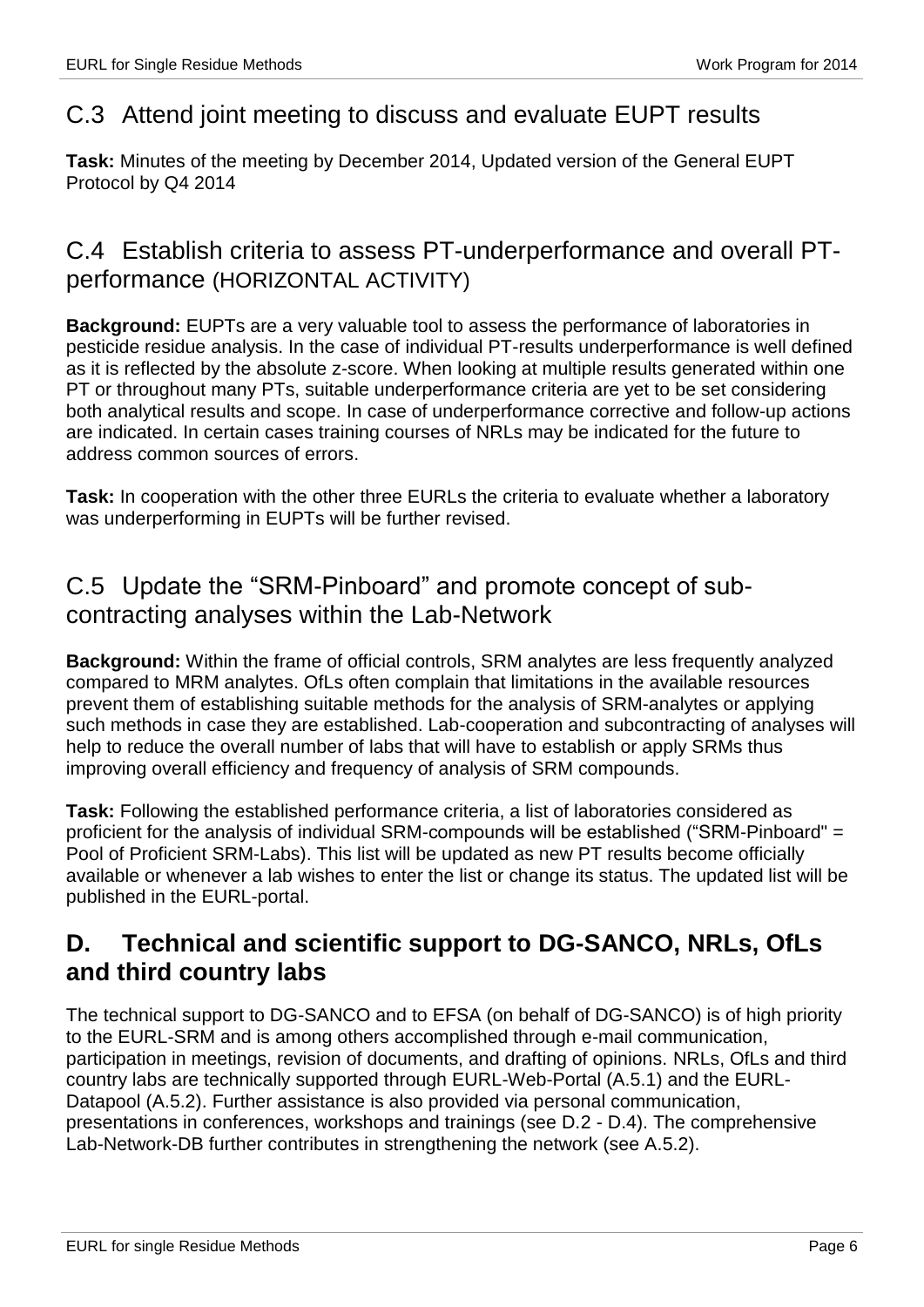# D.1 **Technical and scientific support to DG-SANCO and EFSA**

| Code  | Task                                                                                                                                                                                                                                                                                                                                                                                               | <b>Activities</b>                                                                                                                                                                                                                                                                                                                                                                                                                                                                                                                   |
|-------|----------------------------------------------------------------------------------------------------------------------------------------------------------------------------------------------------------------------------------------------------------------------------------------------------------------------------------------------------------------------------------------------------|-------------------------------------------------------------------------------------------------------------------------------------------------------------------------------------------------------------------------------------------------------------------------------------------------------------------------------------------------------------------------------------------------------------------------------------------------------------------------------------------------------------------------------------|
| D.1.1 | Support DG-SANCO in drafting<br>the MACP 2015-17                                                                                                                                                                                                                                                                                                                                                   | - Participate in one or more meetings (e.g. in Brussels);<br>- Collect and evaluate data and prepare a new "Pesticide Priority List";<br>- Read/Revise of documents:<br>- Communicate with DG-SANCO, EFSA and other stakeholders                                                                                                                                                                                                                                                                                                    |
| D.1.2 | Support EFSA within the frame of<br>the of the <b>Networking Group on</b><br><b>Pesticide Monitoring</b>                                                                                                                                                                                                                                                                                           | - Participate in one or more meetings (e.g. in Parma);<br>- Read/Revise of documents:<br>- Communicate with DG-SANCO, EFSA and other stakeholders                                                                                                                                                                                                                                                                                                                                                                                   |
| D.1.3 | Support to EFSA and DG-<br>SANCO in activities concerning<br>re-evaluation of pesticide MRLs<br>according to Article 10 and 12 of<br><b>Reg. 396/2005/EC.</b> The no. of<br>compounds to be evaluated by<br>the EURLs will expectedly include<br>ca. 50 pesticides to be reviewed<br>in 2014 by EFSA plus some<br>additional pesticides the EFSA<br>review of which has been<br>finalized in 2013. | - Prepare an expected time schedule and coordinate the division of tasks among the 4 EURLs<br>- Collect/Evaluate existing information from EFSA, DataPool and other sources;<br>- Compile the available data in a summarized form to facilitate decision-making by the other 4<br>EURLs as regards LOQs and Residue Definitions;<br>- Collect position of 4 EURLs and finalize document with joint position (coordinate among the<br>4 EURLs in case of disagreements);<br>- Communicate with DG-SANCO, EFSA and other stakeholders |
| D.1.4 | <b>General assistance to DG-</b><br>SANCO and EFSA                                                                                                                                                                                                                                                                                                                                                 | - E-mails and oral communications<br>- Missions to Brussels, Parma or elsewhere                                                                                                                                                                                                                                                                                                                                                                                                                                                     |

#### **Tasks/Period/Deliverables:** See table below:

**Note:** D1.3 does only include non-laboratory activities. Laboratory activities are covered by B.4. 50 compounds will be expectedly addressed in 2014 requiring approx.140 man-days (M/D) as follows: a) Review of RO and other relevant information (100 M/D); b) Collect/extract/compile information necessary for decision-making (25 M/D); c) Coordinate information and discussions between stakeholders, finalize and distribute Excel file with final positions (15 M/D).

## **D.2 EURL-SRM Workshop for Pesticide Residues in Food**

**Task:** A workshop will be performed in Fellbach. NRLs and OfLs from all MS can attend, with the main objective to facilitate the interaction between them and the EURL-SRM. The workshop will be held during two days, and will entail technical and scientific communications regarding new activities of the EURL-SRM and other developments in the field of pesticide residues analysis.

## **D.3 Training event for selected NRLs in Stuttgart**

**Task:** After covering 16 NRLs in the last two trainings (2012 and 2013) the remaining 12 NRLs will be invited to attand a training-workshop in Fellbach. The workshop will cover technical aspects as regards the analysis of SRM-pesticides and exchange of experiences. Special needs and problems of the laboratories selected to participate will be considered in the design of the training program. The participants will be asked to cover parts of the costs (e.g. travelling fees). Additional ad-hoc trainings will be conducted as required.

## **D.4 Interaction with NRLs, OfLs and Third country Labs (via Emails, surveys, etc.)**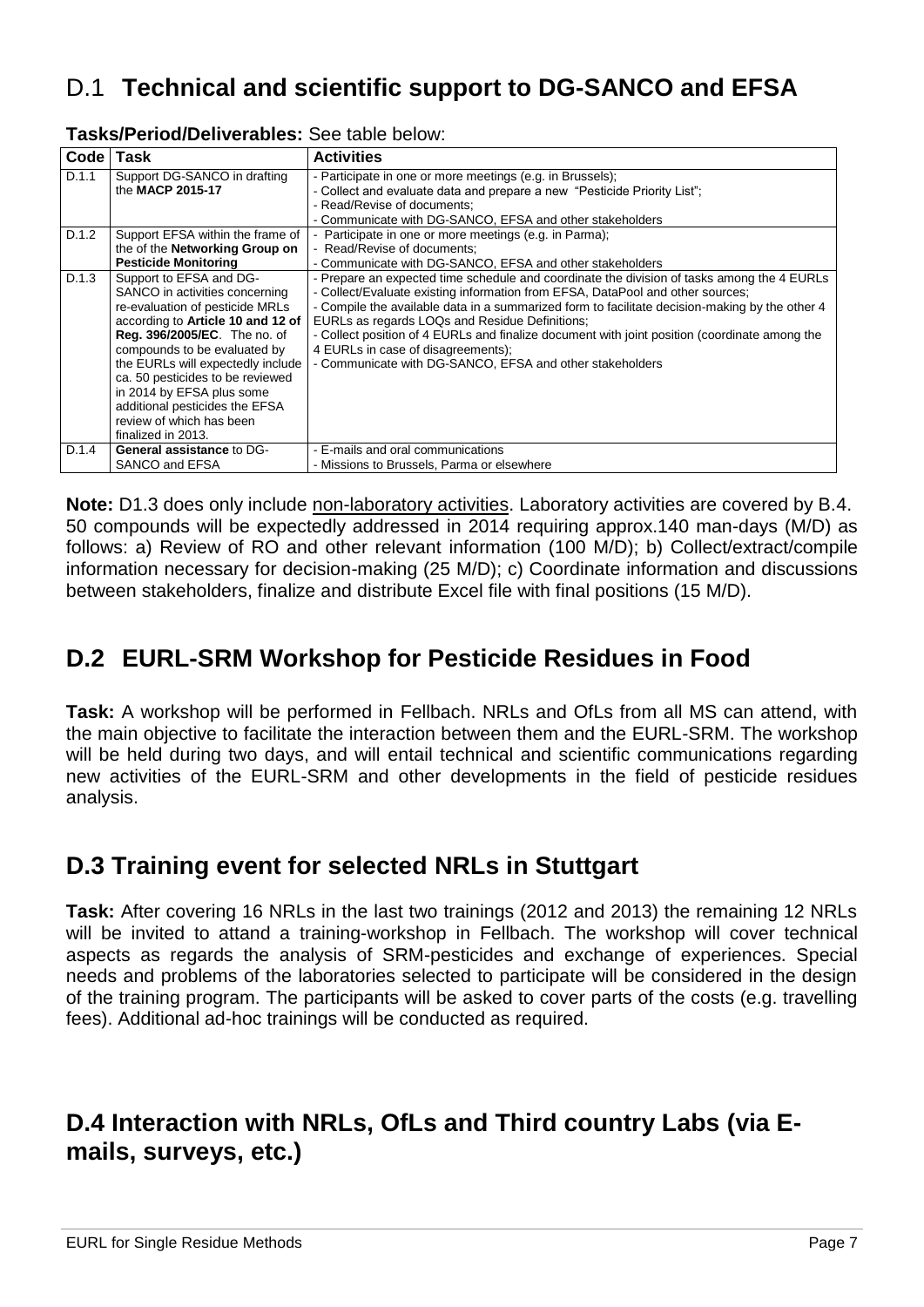# **D.5 Joint visit of 1 NRL (with EURL-FV)**

**Task:** NRL(s) of one selected country will be jointly visited by representatives from the EURL-SRM and FV. The country will be selected in agreement with DG-SANCO giving emphasis on poor EUPT scope, performance and participation over last years as well as on poor cooperation with the EURLs. Croatia as a new EU country will also be considered as a potential destination. Prior to the inspection a detailed study of the EUPT results during the last years as well as the current analytical scope of all OfLs will be carried out. During the visit the possible reasons for bad PT-performance will be discussed, and advices will be given to improve performance and expand the scope. The EURL-SRM will send 1 representative to this visit. The country to be visited will be specified at a later stage in consultation with DG-SANCO.

## **D.6 Webinars**

Background: As a horizontal task the EURL-FV will introduce the possibility to conduct webinars with the aim to disseminate information to NRLs and OfLs in an interactive yet cost effective way.

# **D.7 Analysis of official samples, counter analysis (if required)**

The EURL will ask DG-SANCO for approval of any activity this concerning and request for additional eligible budget, if required.

*Task:* Sample analyses if required and only after consultation with DG-SANCO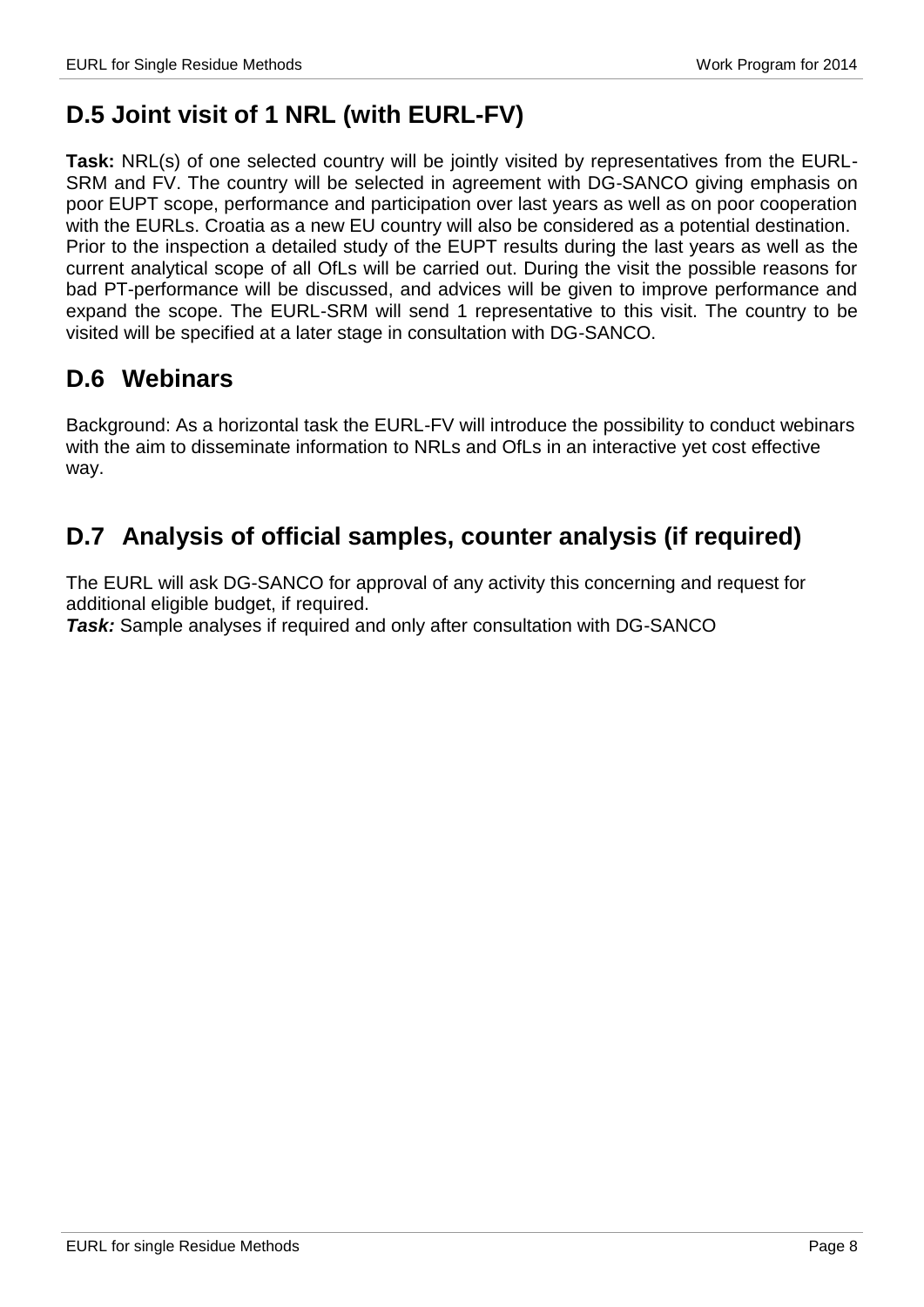# **Annex I**

#### **Background Information to EURL Web-Services (A.5)**

The creation of a laboratory Network and the coordination of the information flow within it is one of the main duties of the EURLs. With this in mind, and following consultations with the other EURLs and the DG-SANCO, the EURL-SRM has developed the Internet-based **EURL-Web-Service** to facilitate the collection and timely dissemination of information, increase transparency and strengthen the Network between EURLs, NRLs and OfLs. The needs and expectations of the various OfLs were collected by conducting a survey in 2011 with the aim to use those insights in the construction of the EURL-Web-Service.

The **EURL-Web-Service** mainly consists of the following:

- 1) a password protected **Document Management and Communication Module** based on the **CIRCA** system, which is directed only to the members core-network (OfLs from EU, EFTA, EU-candidate states);
- 2) an **EURL-Web-Portal** (http://www.eurl-pesticides.eu) containing, among others, basic introductory information about the EURLs, news and announcements, as well as valuable links including those to the **individual EURL-websites** that are managed by each EURL separately; and
- 3) a gradually expandable "**EURL DataPool**" containing various databases with information of practical use for the pesticide residue analysts of the network labs.

#### **Background Information to Method Validation DB (A.5.2.1)**

With method validation being compulsory for accreditation purposes, numerous validation experiments are being performed by various laboratories to evaluate analytical procedures and to check if the specified criteria are met. The **"EURL-Method Validation Database"** has been developed to allow a systematic collection of this great amount of data produced in intra- and inter-laboratory validation experiments. Online search tools allowing customized filtering and sorting of data give laboratories the possibility to better assess the suitability of analytical methods for the analysis of various pesticide-commodity combinations. To standardize data submission and thus facilitate data processing, a Microsoft Excel file was developed and can be downloaded from the website. Data submitted in this format can easily be imported into the database.

The potential of this website has been recognized by EFSA which is using the recovery data from the Method Validation Database since 2009 in order to establish LOQs for the reviewed active substances.

The number of recoveries for the individual analytical methods stored in the database are shown below (status August 2013):

| <b>Analytical Method</b>  | N° of recoveries |
|---------------------------|------------------|
| <b>QuEChERS (citrate)</b> | 248 000          |
| QuOil                     | 16 000           |
| ChemElut                  | 18 000           |
| S <sub>19</sub>           | 3 600            |
| <b>SweEt</b>              | 2 0 0 0          |
| QuPPe                     | 000              |

#### **Background Information to Analytical Methods DB (A.5.2.2):**

With the creation of the method validation database (5.2.1) the laboratories were provided with the ability to store the results of their method validation experiments in a common pool. Important for the labs is furthermore the availability of data concerning the methodology of single- and multi-residue procedures. Such data are stored in the "**Analytical Methods**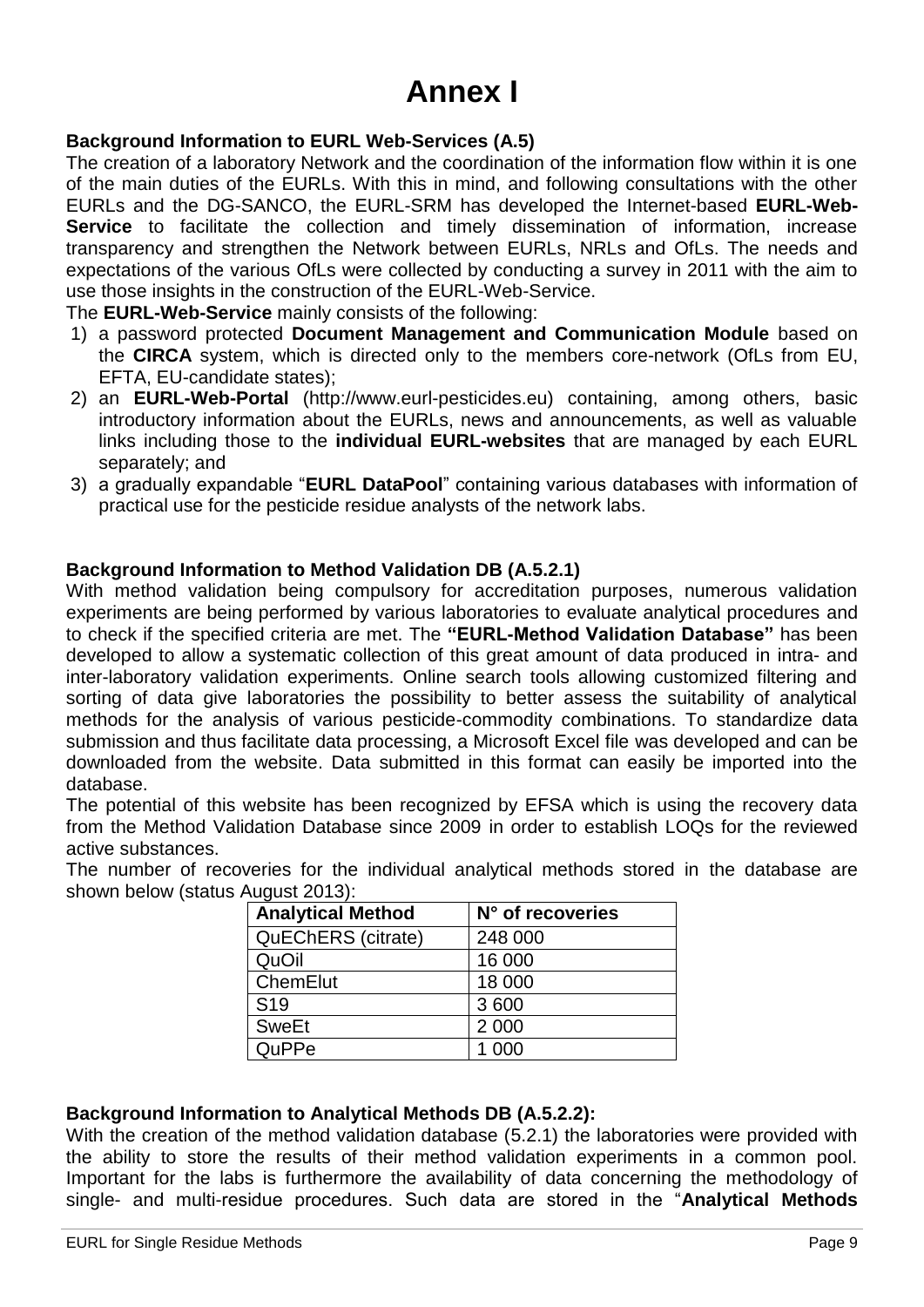**Database"** providing reference to the source of information as well as links to online documents (e.g. the list of methods collected by the FAO/IAEA). Inter-linkage with the method validation database and the pesticides database is foreseen where applicable.

#### **Background Information to Pesticides DB (A.5.2.3):**

Pesticide residue analysts have to deal with a vast number of different pesticides and metabolites. A differentiated and detailed knowledge of the properties of the different pesticides is necessary for understanding and predicting their behavior during analysis and thus essential when it comes to making the right decisions in method development, method validation and everyday analysis situations. With each pesticide behaving differently it is difficult for the analysts to maintain an overview of the situation. Several sources of information about the properties of pesticides already exist in literature as well as in the Internet, however their practical usefulness for the analysts is limited. A main problem is that existing information is dispersed among countless sources. This not only makes it extremely difficult to retrieve, but it also does not support the formation of a global overview, which is essential for strategic planning.

The **"Pesticides DB"** aims at providing pesticide residue analysts with valuable pesticide related information within a single platform in order to help them save time and assist them in the design of more efficient analytical strategies.

In addition to the information collected from various sources the database also contains useful experimental information generated by applying appropriate tests to systematically study the behavior of pesticides during the various critical stages of analysis such as extraction/partitioning, cleanup, storage of extracts and standards, chromatography and detection.

The laboratory tests should be such to enable the identification of potential sources responsible for losses of the individual pesticides such as unfavorable partitioning and adsorption phenomena, as well as the exposure to certain conditions (e.g. extreme pH-values, temperature, light, air, enzymes etc.). Information necessary for the chromatographic analysis and detection of pesticides such as mass spectra, chromatographic behavior information, and detection sensitivities achieved with various commonly used instruments will also be generated and collected. Pesticide recovery tests using common multiresidue procedures are also part of this scheme. The relevant data is collected from various laboratories and stored in the "Method Validation DB" (5.2.1).

The data collected should ultimately allow to classify pesticides into categories (profiling) and to select representative pesticides based on scientifically sound evaluations. The selection of representative pesticides is important when it comes to simplifying validation procedures. The data generated should furthermore help to classify the pesticides in multi- and single-residue compounds and to pinpoint the potentially critical points in analysis.

#### **Background Information to Stability of Compounds DB (A.5.2.4)**

A significant source of errors in pesticide residue analysis is the degradation of standards in stock solutions, working solutions (e.g. in pesticide mixtures), as well as in sample extracts. Quality Control protocols always require from laboratories to take the necessary measures in order to ensure that this source of errors remains insignificant. Numerous tests have to be performed every year to ensure that the standards employed in analysis are within the acceptable concentration range as required by the AQC-protocol. However, due to the high costs and lots of labor involved here, many laboratories are unable to conduct these controls at the degree required. A common database, where information about the stability of pesticides can be stored, is thus of high value and will help to exploit the existing synergy potentials in this area.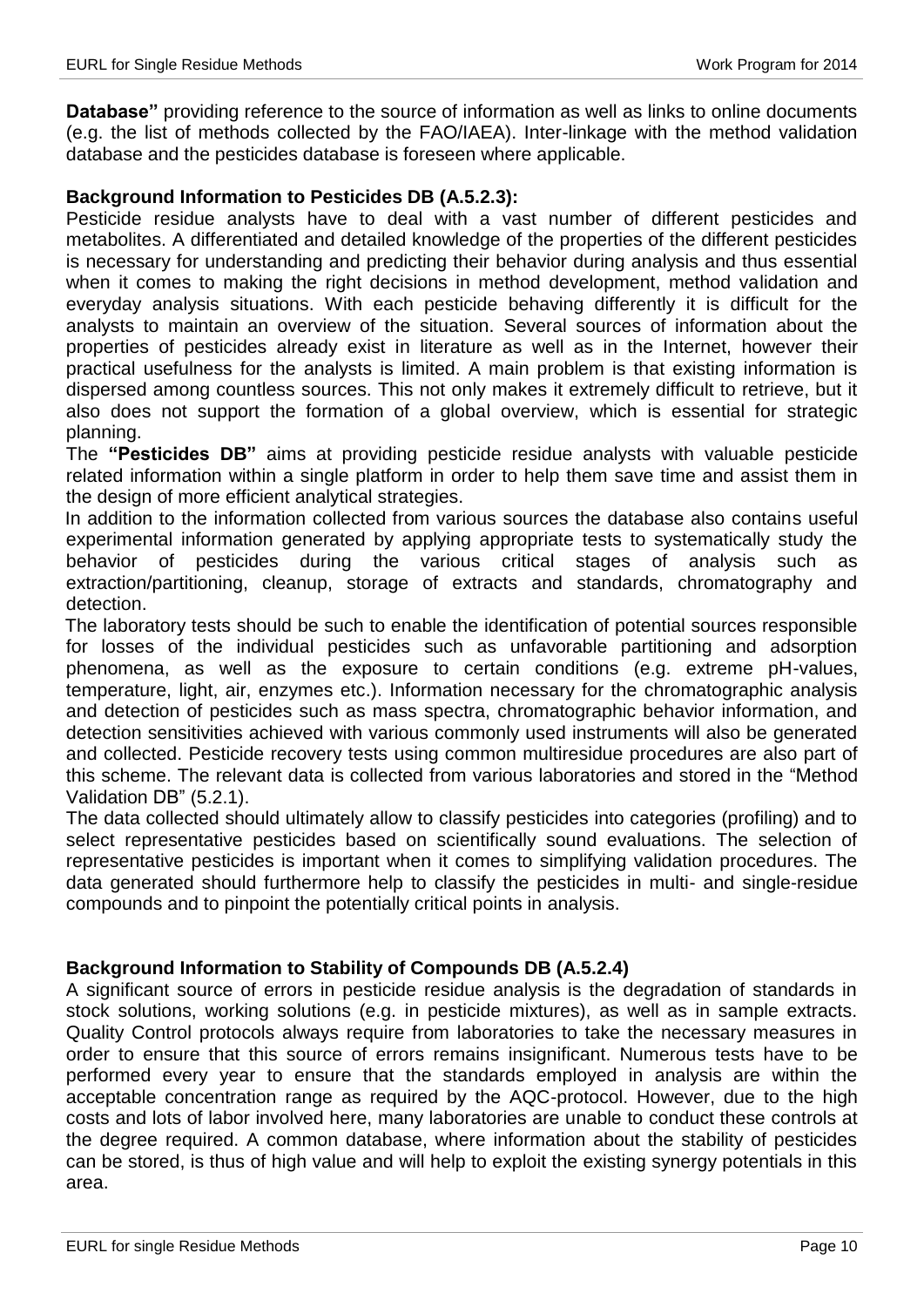#### **Background Information to Pesticide Authorizations DB (A.5.2.5)**

Targeted risk-based approaches are essential for an efficient pesticide residue control. Within the aim of improving the scope of the coordinated control plan for pesticides the EURL-SRM has developed the "Pesticide Priority List" that is constructed based on a points system. Various aspects indicating the relevance of pesticides are taken into account, such as toxicology, residue findings in food samples as well as the pesticide use and misuse potential in agriculture. As data on the real usage of individual pesticides in the various cultures are very difficult to retrieve, information concerning the registration/authorization of pesticides for use in specific cultures in certain countries can serve as an alternative. Of interest are not only authorization data from EU-MS but also data from other countries exporting goods to EU countries.

The collected data can serve various purposes e.g.: 1) for the calculations of the "Pesticide Priority List" of the EURLs (pesticide authorizations is one of the factors considered); 2) to identify pesticide misuse cases (by comparing the residue findings with the data in the authorization DB); 3) to localize pesticides with misuse potential in the EU (mainly pesticides that are not authorized in the EU but used in other countries with similar climatic conditions and cultures); 4) to localize pesticide/commodity combinations of high risk (e.g. pesticides of high toxicity that are authorized in third countries to treat certain crops which are imported in the EU).

#### **Background Information to Commodity DB (A.5.2.6)**

Pesticide residue analysts have to deal with a vast number of different commodities. With each commodity having a different influence on analysis it is difficult for the analysts to maintain an overview of the situation. A differentiated and detailed knowledge of the properties of the different commodities is paramount for the understanding of their behavior during analysis and can help the analyst to make the right decisions in method development, method validation and routine analysis.

The **Commodity DB** allows the systematic collection of commodity-related information that is useful for pesticide residue analysts. In addition to the information collected from various sources the intention is that the database should also contain experimentally generated information to elucidate the behavior of the various commodities and their components during the various stages of pesticide residue analysis and their influence on analysis. These experiments may entail the measurement of the matrix load in the extracts before and after cleanup, the influence of matrix on pesticide degradation, the responsiveness of matrix components to various common cleanup approaches, and the study of interferences in measurement including matrix effects.

The data collected should ultimately allow to predict the potential influence of commodities on the analysis of pesticides and furthermore give the possibility to classify the commodities into categories (profiling), thus allowing the selection of representative commodities based on a scientifically sound evaluations. The selection of representative commodities is important when it comes to rationalize validation procedures. Having all (the collected and generated) information in a single platform will help residue analysts to obtain a more global overview of the various commodity types and help them in strategic decision-making and solving of analytical problems.

In combination with the Pesticide DB, this database is intended to form a highly valuable tool for pesticide residue analysts providing them with a convenient and efficient access to information needed for proper decision-making.